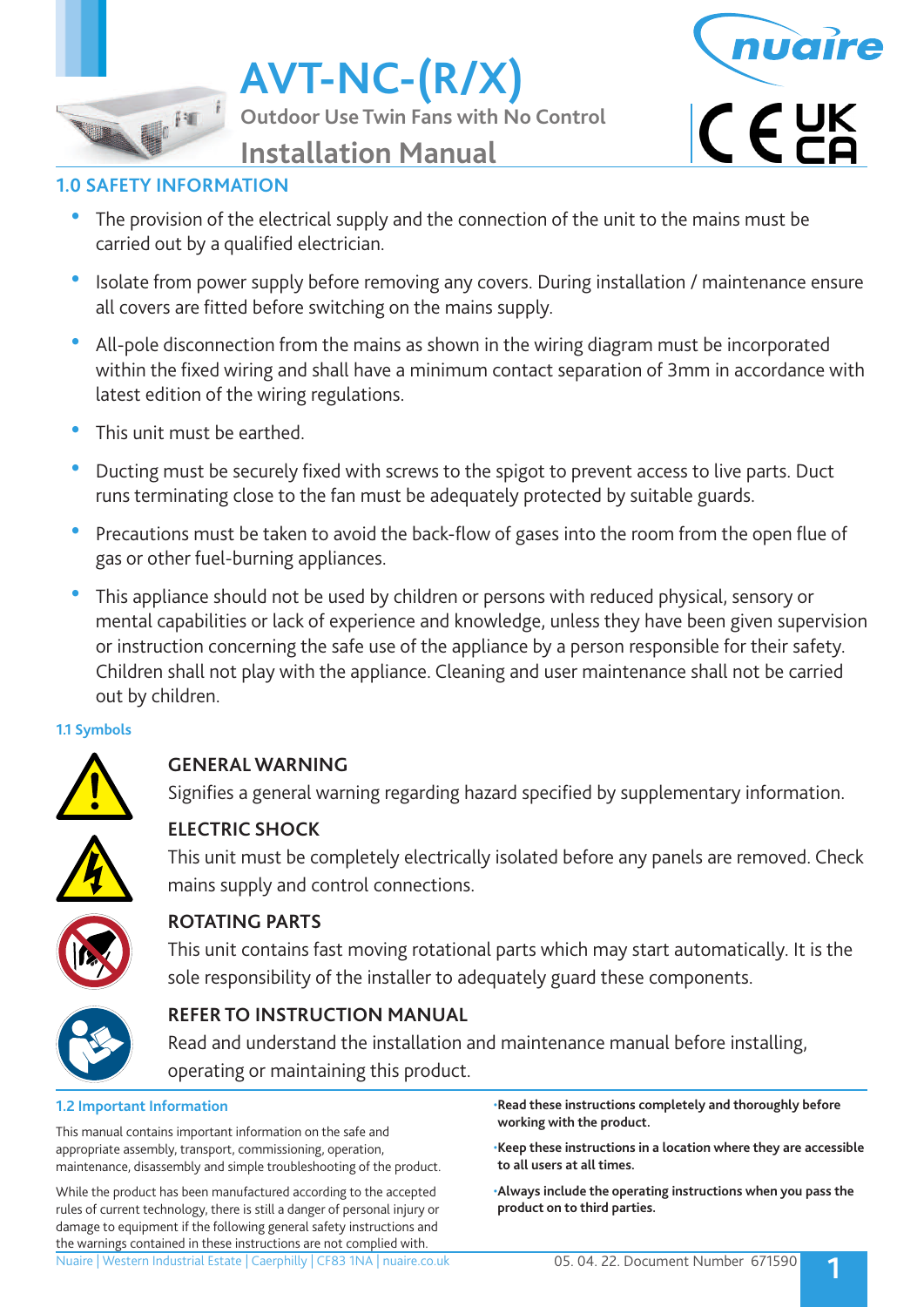### **1.3 Personal Protective Equipment**

The following minimum Personal Protective Equipment (PPE) is recommended when interacting with Nuaire product:

•**Protective Steel Toed Shoes -** when handling heavy objects.

•**Full Finger Gloves (Marigold PU800 or equivalent) -** when handling sheet metal components.

•**Semi Fingerless Gloves (Marigold PU3000 3DO or equivalent)**  - when conducting light work on the unit requiring tactile dexterity.

•**Safety Glasses** - when conducting any cleaning/cutting operation or exchanging filters.

•**Reusable Half Mask Respirators** - when replacing filters which have been in contact with normal room or environmental air.

Nuaire would always recommend a site specific risk assessment by a competent person to determine if any additional PPE is required.

### **2.0 INTRODUCTION**

Units are rectangular in section and incorporate a full size hinged access panel fitted to the top of the unit for inspection purposes.

**AVT-R** are supplied with a circular end spigot and an individual terminal module including two opposed side discharge grilles.

**AVT-X** have circular rigid spigots at each end.

### **2.1 Code Description:**



| 1. Range:                | Aire-Volve                                    |
|--------------------------|-----------------------------------------------|
| 2. Fan Type:             | $T = Twin Fan$                                |
| 3. Unit Size:            | 1, 2, 3, 4, 4L, 5, 6, 7, 8, 9                 |
| 4. Control Type:         | $NC = No Control$                             |
| 5. Spigot Configuration: | $R =$ Spigot & Terminal<br>$X =$ Spigots (x2) |

### **3.0 HANDLING**

Upon receipt of the equipment, an inspection should be made. Before commencement of lifting, ensure that normal equipment safety checks have been carried out.

A unit / module should be removed from the vehicle using a fork lift or crane. Always handle with care to avoid damage and distortion, and where lifting slings are employed use spreaders to ensure slings do not come into contact with the unit case, or control pack. Correctly position slings to avoid twisting of the unit case and observe the centre of gravity before the final lift is made. **The weight of the unit is available on the unit rating plate.** 

Dependent on model and size, units may be supplied in single or multimodular sections. Handle each section individually do not stack for lifting or storage.

### **4.0 MECHANICAL INSTALLATION**

Installation must be completed by competent persons, in accordance with good industry practice and should conform to all governing and statutory bodies i.e. IEE, CIBSE, etc.

The units are supplied for installation into In-line ductwork (internal) AVT-X/R units are suitable for internal or external use.

The unit can be mounted at a maximum angle of 20 degrees from horizontal with the units discharge blowing downwards away from the roof ridge. The unit cannot be vertically mounted.

Units should always be positioned with sufficient space to allow the access cover to open and subsequent removal of fan and motor assemblies etc. Whether internally or externally mounted, the method of fixing to the roof is the responsibility of the installer.

All units have a bottom skirt to allow for fixing directly onto a suitably sized curb or builders upstand. Nuaire can supply matching adjustable leg supports. Ductwork connections must be airtight to prevent any loss of performance.

### **4.1 Fitting Terminal Module (-R Units)**

- •Remove spigot outlet by removing end panel fixings, and release from gutter section (upward motion).
- •Disassemble alignment bracket(s) and fit to main unit using M6 fixing points provided .

•Locate grille assembly onto unit. **Terminal module is to be lowered (hooked) over guttering of unit.**

•Ensure alignment brackets halves are correctly positioned and assemble using M8 Cap head bolt and nut supplied with bracket.

•Once located, tighten bolts ensuring seal between grille and seal is achieved.

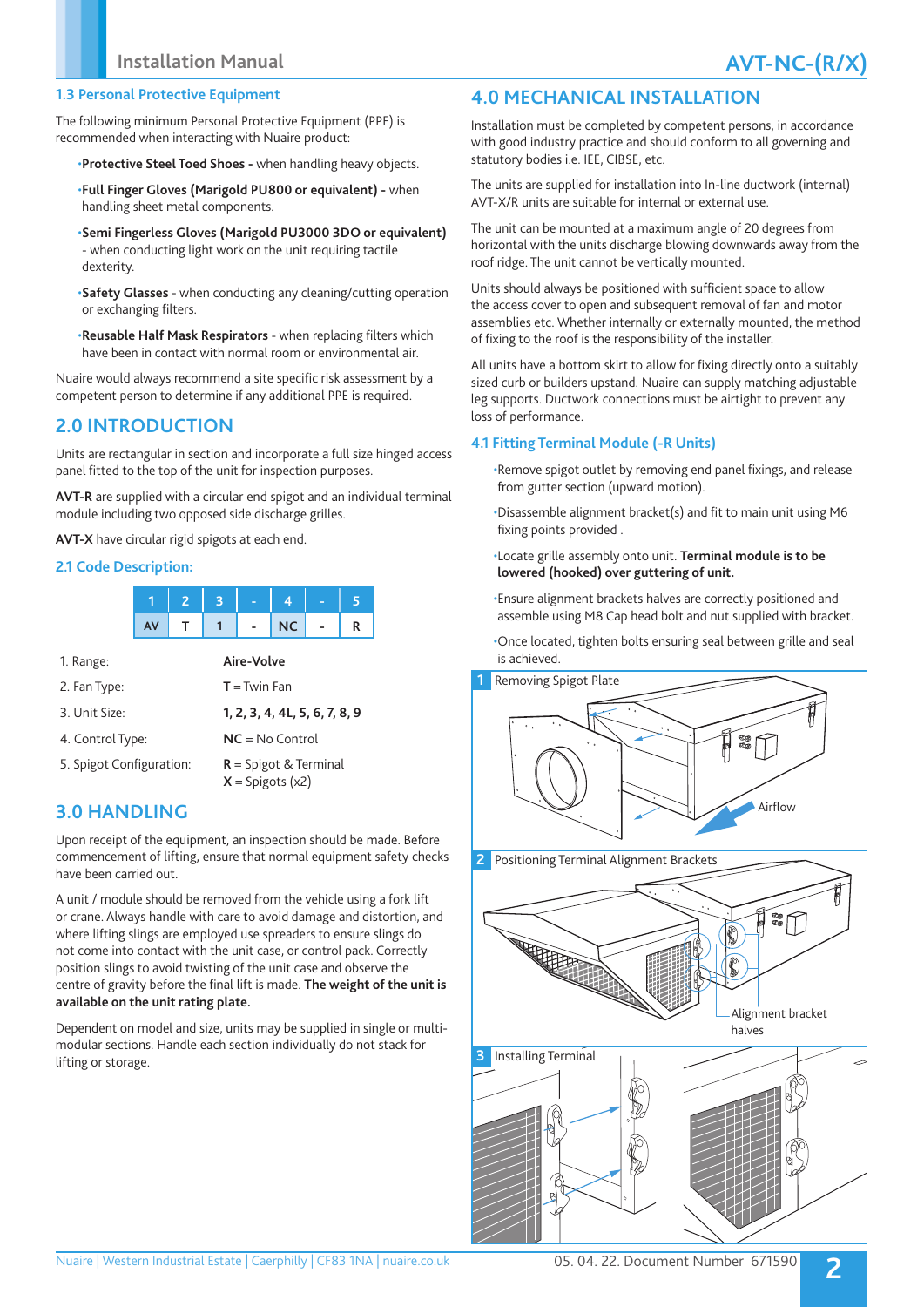# **Installation Manual AVT-NC-(R/X)**

# **4.2 Dimensions (mm) & Weights (kg)**

### 4.2.1 AVT-R Units



| <b>Unit Code</b>    | $A^{\dagger}$<br>(inc.<br>5 <sub>mm</sub> end<br>panels) | $B^*$ | C   | D   | <b>Weight</b><br>(kg) |
|---------------------|----------------------------------------------------------|-------|-----|-----|-----------------------|
| AVT1-R              | 1620                                                     | 716   | 393 | 250 | 64                    |
| AVT <sub>2</sub> -R | 1620                                                     | 716   | 393 | 250 | 65                    |
| AVT3-R              | 1620                                                     | 716   | 393 | 250 | 66                    |
| AVT4-R              | 2066                                                     | 857   | 502 | 315 | 111                   |
| AVT4L-R             | 2066                                                     | 857   | 502 | 315 | 110                   |
| AVT5-R              | 2066                                                     | 857   | 656 | 315 | 114                   |
| AVT6-R              | 2575                                                     | 1045  | 656 | 400 | 161                   |
| AVT7-R              | 2575                                                     | 1045  | 709 | 400 | 164                   |
| AVT8-R              | 2956                                                     | 1278  | 709 | 500 | 262                   |
| AVT9-R              | 2956                                                     | 1278  | 709 | 500 | 229                   |

### 4.2.3 AVT-X Units



| <b>Unit Code</b> | $A^{\dagger}$<br>(inc.<br>5mm end<br>panels) | $B^{\ddagger}$ | $\mathsf{C}$ | D   | Weight<br>(kg) |
|------------------|----------------------------------------------|----------------|--------------|-----|----------------|
| AVT1-X           | 1120                                         | 716            | 393          | 250 | 56             |
| AVT2-X           | 1120                                         | 716            | 393          | 250 | 57             |
| AVT3-X           | 1120                                         | 716            | 393          | 250 | 58             |
| AVT4-X           | 1466                                         | 857            | 502          | 315 | 100            |
| AVT4L-X          | 1466                                         | 857            | 502          | 315 | 99             |
| AVT5-X           | 1466                                         | 857            | 656          | 315 | 104            |
| AVT6-X           | 1831                                         | 1045           | 656          | 400 | 146            |
| AVT7-X           | 1831                                         | 1045           | 709          | 400 | 149            |
| AVT8-X           | 2172                                         | 1278           | 709          | 500 | 236            |
| AVT9-X           | 2172                                         | 1278           | 709          | 500 | 203            |

† Add 50mm for unit + spigot length. ‡ Add 40mm for unit + control width.

### 4.2.2 AVT-R Terminal Module



| <b>Unit Code</b> | <b>Terminal</b><br><b>Module Code</b> | A   | B    | C   | Weight<br>(kg) |
|------------------|---------------------------------------|-----|------|-----|----------------|
| AVT1-R           | AVT1-R-MOD                            | 500 | 716  | 393 | 8              |
| AVT2-R           | AVT2-R-MOD                            | 500 | 716  | 393 | 8              |
| AVT3-R           | AVT3-R-MOD                            | 500 | 716  | 393 | 8              |
| AVT4-R           | AVT4-R-MOD                            | 600 | 857  | 502 | 11             |
| AVT4L-R          | AVT4L-R-MOD                           | 600 | 857  | 502 | 11             |
| AVT5-R           | AVT5-R-MOD                            | 600 | 857  | 502 | 11             |
| AVT6-R           | AVT6-R-MOD                            | 744 | 1045 | 656 | 16             |
| AVT7-R           | AVT7-R-MOD                            | 744 | 1045 | 656 | 16             |
| AVT8-R           | AVT8-R-MOD                            | 784 | 1278 | 709 | 19             |
| AVT9-R           | AVT9-R-MOD                            | 784 | 1278 | 709 | 19             |

† Add 100mm for unit + spigot length.

‡ Add 40mm for unit + control width.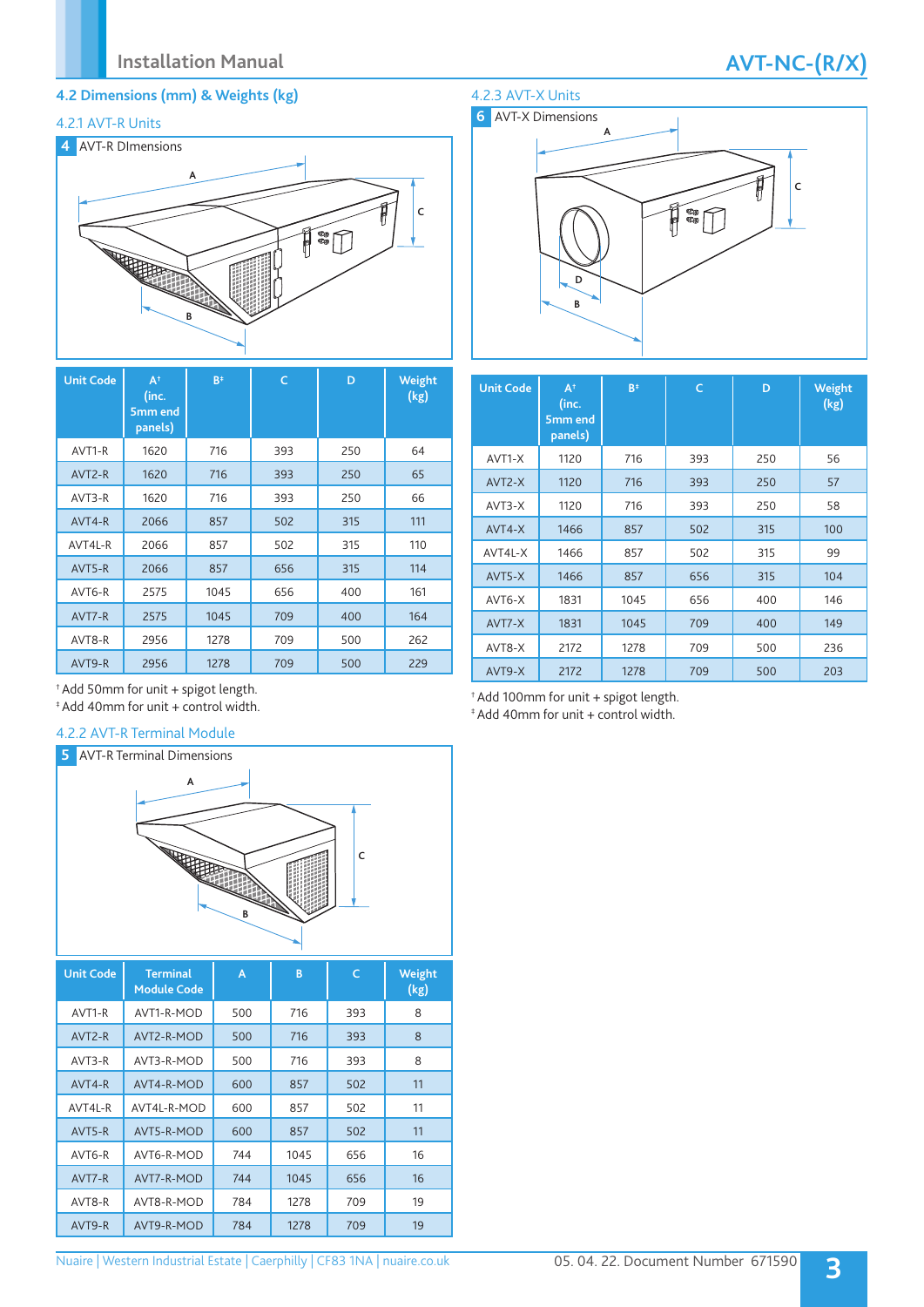### 4.2.4 Matched AVT Silencers

Matched silencers with double walled Aluzinc construction and 35mm infill acoustic lining provides the best acoustic solution.



| Unit<br>Code     | <b>Silencer Code</b> | <b>Size</b> | A    | B    | $\mathsf{C}$ | <b>Weight</b><br>(kg) |
|------------------|----------------------|-------------|------|------|--------------|-----------------------|
| AVT1             | AVT1-MSM             | Mini        | 500  | 544  | 260          | 27                    |
|                  | AVT1-MSS             | Standard    | 1000 | 544  | 260          | 32                    |
|                  | AVT1-MSL             | Large       | 1500 | 544  | 260          | 45                    |
| AVT <sub>2</sub> | AVT2-MSM             | Mini        | 500  | 544  | 286          | 27                    |
|                  | AVT2-MSS             | Standard    | 1000 | 544  | 286          | 32                    |
|                  | AVT2-MSL             | Large       | 1500 | 544  | 286          | 45                    |
|                  | AVT3-MSM             | Mini        | 500  | 681  | 332          | 30                    |
| AVT3             | AVT3-MSS             | Standard    | 1000 | 681  | 332          | 39                    |
|                  | AVT3-MSL             | Large       | 1500 | 681  | 332          | 56                    |
|                  | AVT4-MSM             | Mini        | 500  | 681  | 374          | 34                    |
| AVT4             | AVT4-MSS             | Standard    | 1000 | 681  | 374          | 39                    |
|                  | AVT4-MSL             | Large       | 1500 | 681  | 374          | 56                    |
|                  | AVT4L-MSM            | Mini        | 500  | 827  | 401          | 34                    |
| AVT4L            | AVT4L-MSS            | Standard    | 1000 | 827  | 401          | 42                    |
|                  | AVT4L-MSL            | Large       | 1500 | 827  | 401          | 61                    |
|                  | AVT5-MSM             | Mini        | 500  | 827  | 781          | 43                    |
| AVT5             | AVT5-MSS             | Standard    | 1000 | 827  | 781          | 44                    |
|                  | AVT5-MSL             | Large       | 1500 | 827  | 781          | 65                    |
|                  | AVT6-MSM             | Mini        | 500  | 921  | 552          | 43                    |
| AVT6             | AVT6-MSS             | Standard    | 1000 | 921  | 552          | 65                    |
|                  | AVT6-MSL             | Large       | 1500 | 921  | 552          | 89                    |
|                  | AVT7-MSM             | Mini        | 500  | 1019 | 653          | 43                    |
| AVT7             | AVT7-MSS             | Standard    | 1000 | 1019 | 653          | 71                    |
|                  | AVT7-MSL             | Large       | 1500 | 1019 | 653          | 98                    |
| AVT8             | AVT8-MSM             | Mini        | 500  | 1244 | 753          | 51                    |
|                  | AVT8-MSS             | Standard    | 1000 | 1244 | 753          | 83                    |
|                  | AVT8-MSL             | Large       | 1500 | 1244 | 753          | 114                   |
|                  | AVT9-MSM             | Mini        | 500  | 1244 | 774          | 92                    |
| AVT9             | AVT9-MSS             | Standard    | 1000 | 1244 | 774          | 116                   |
|                  | AVT9-MSL             | Large       | 1500 | 1244 | 774          | 125                   |

### **4.3 Silencer Installation**

To change orientation of attenuator pod, remove silencer roof, roll silencer over 180° and refit silencer roof, ensuring all fixings and seals are intact. Use alignment brackets to attached the silencer to fan unit as described in Section 4.1. **Ensure that the attenuator pods are in the correct orientation as shown in Figure 10.**



**9** Refit Silencer Roof

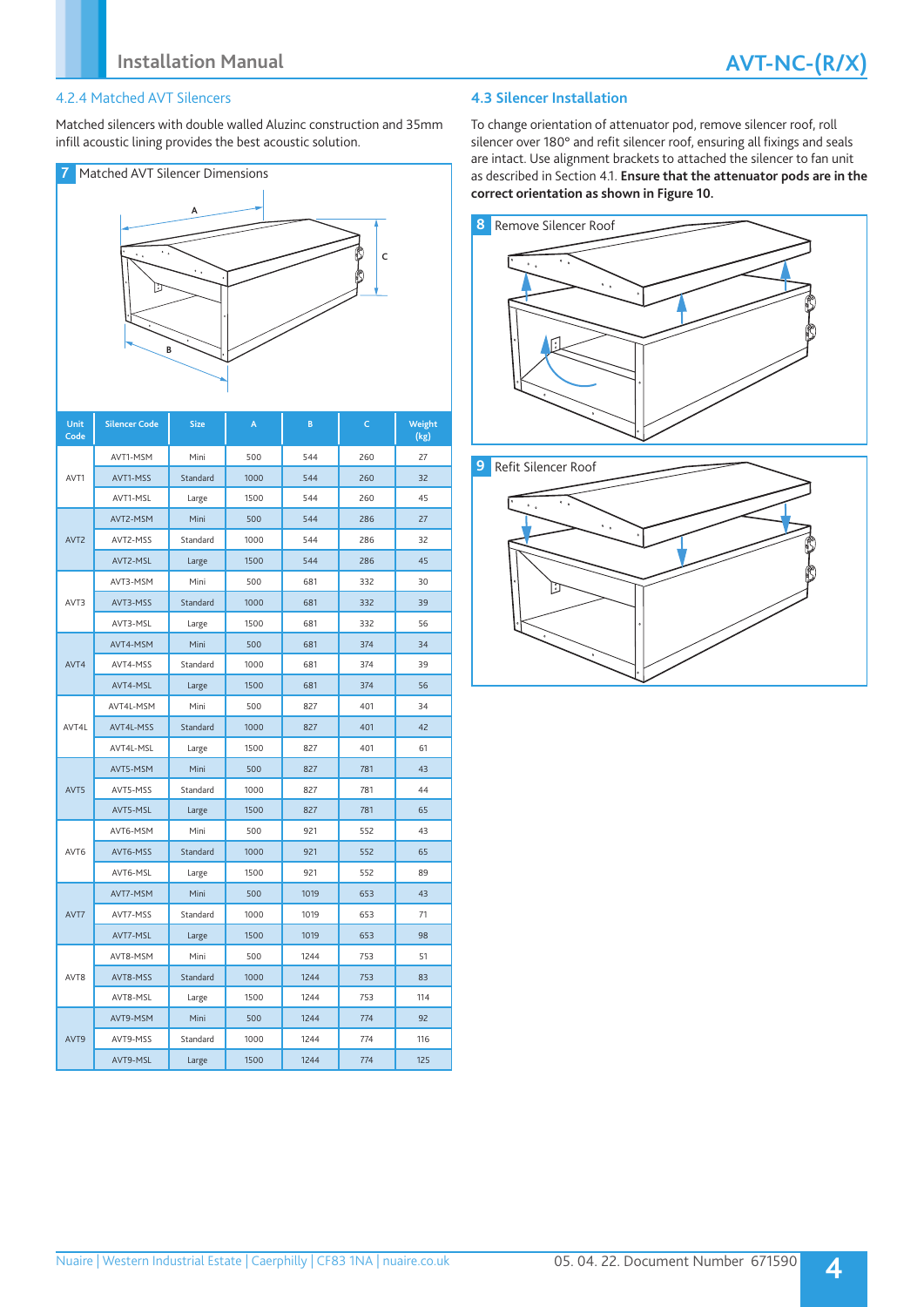

### **4.4 Unit Access**

To gain access to blowers for annual maintenance, and connections to control board, release tool operated latch and raise roof ensuring that the two stays are locked into place.

**Make sure work is carried out only when weather conditions do not put the health and safety of workers and public in danger. Reference: Health & Safety in Roof Work HSG33.**

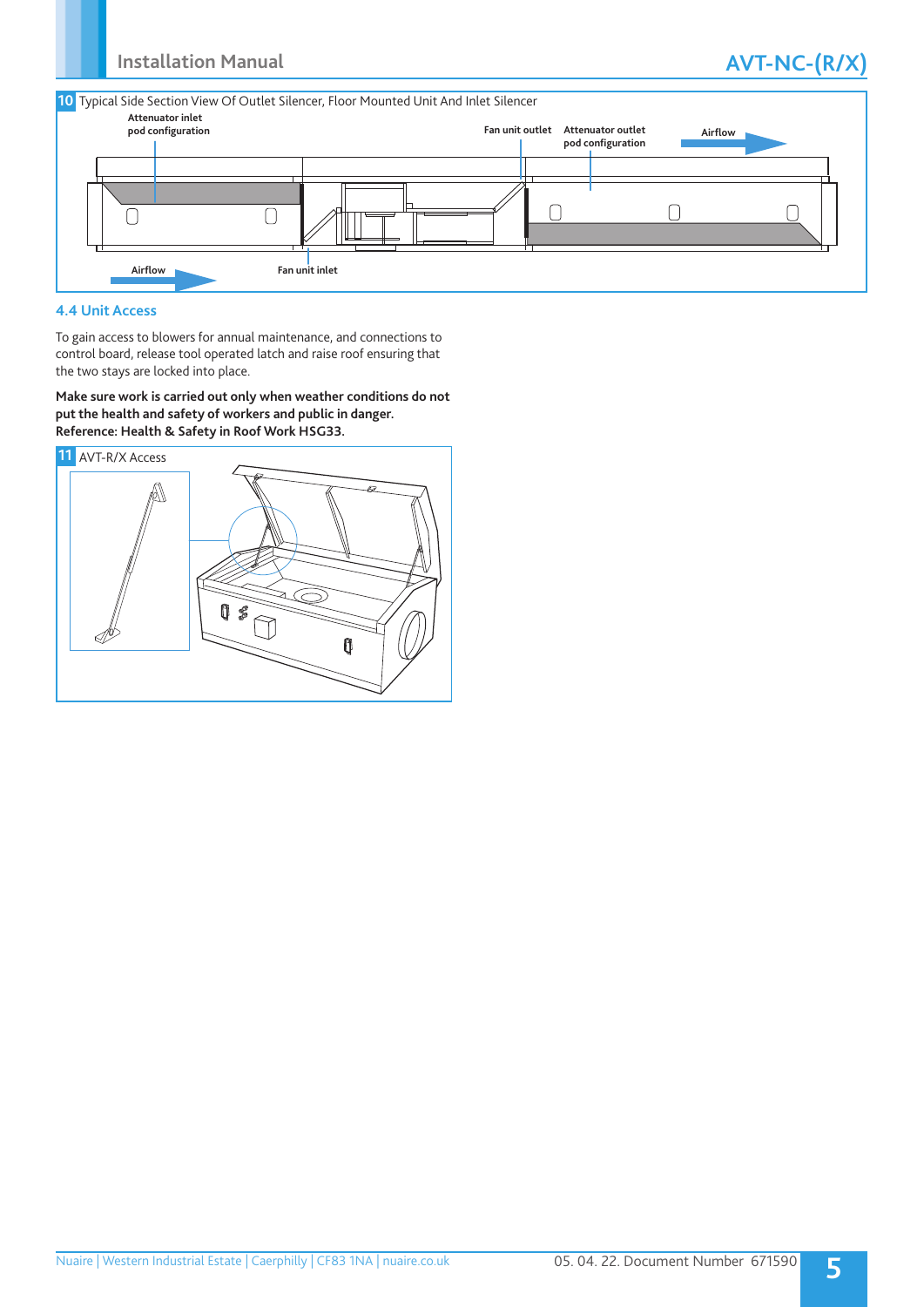### **5.0 ELECTRICAL INSTALLATION**

### **Isolation - Before commencing work, make sure that the unit and Nuaire control are electrically isolated from the mains supply.**

Because the run and start currents depend upon the duty and associated ductwork of an individual unit, run currents will be exceeded if the unit is operated with its cover removed. It is therefore recommended that the unit is not run for prolonged periods in this condition.

### **5.1 Unit Details**

Unit details including Full Load Current, Voltage, fan speed etc. can be found on the unit label.

### **5.2 Wiring Diagrams**

The wiring illustrations below are for units without control. All wiring is terminated in junction boxes fitted to the side of the unit. **Local isolator (by others)**

Do not wire the power supply to motor via the motor alarm relay as terminals are only closed after the motor is energized.

The alarm relay on condensate may require the use of a contactor if the host equipment supply is switched.

### 5.2.1 AVT1-3-(R/X)



### 5.2.2 AVT4-8-(R/X)

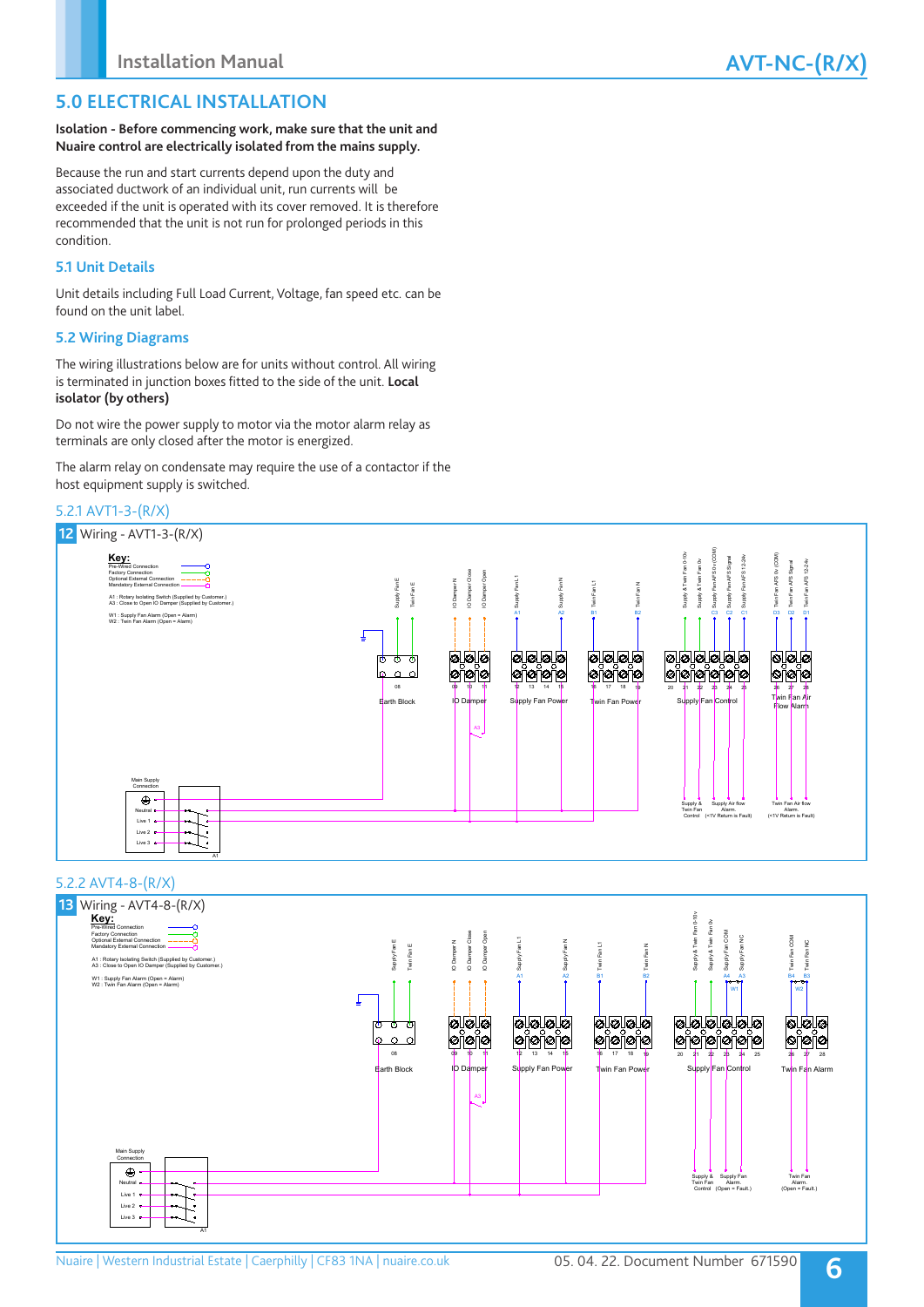### 5.2.3 AVT9-(R/X)



# **6.0 CONTROLS**

**The No Control (NC) units described in this manual are supplied without any controls. It is the installer's responsibility to select and install suitable controller(s) and circuit(s) to produce the desired output from the units while remaining within the units safe performance envelope.**

### **7.0 MAINTENANCE**

It is important that maintenance checks are recorded and that the schedule is always adhered to, in all cases, the previous report should be referred to.

### **7.1 Routine Maintenance**

•Clean all areas of unit and treat any areas of corrosion.

•Check all access doors for leakage and if necessary locks should be adjusted and any replacement gasket materials should be replaced as required.

### **7.2 Annually**

•Thoroughly inspect the unit and its components for corrosion, acting immediately to treat/restore any damaged areas.

- •All electrical terminals within the unit should be tightened.
- •Check all earth connections.
- •Check control dampers blades.
- •Check operation of damper actuators and linkages and adjust as necessary.

## **8.0 WARRANTY**

The 2 year warranty starts from the day of delivery and includes parts and labour for the first year. The remaining period covers replacement parts only.

This warranty is void if the equipment is modified without authorisation, is incorrectly applied, misused, disassembled, or not installed, commissioned and maintained in accordance with the details contained in this manual and general good practice.

The product warranty applies to the UK mainland and in accordance with Clause 14 of our Conditions of Sale. Customers purchasing from outside of the UK should contact Nuaire International Sales office for further details.

**Failure to maintain the unit as recommended will invalidate the warranty.**

### **9.0 END-OF-LIFE AND RECYCLING**

Where possible Nuaire use components which can be largely recycled when the product reaches its end-of-life:

- •Fans, motors, controls, actuators, cabling and other electrical components can be segregated into WEEE recycling streams.
- •Sheet metal parts, aluminium extrusion, heating/cooling coils and other metallic items can be segregated and fully recycled.
- •EPP, plastic ducting, nylon corner pieces, plastic heat exchangers, packaging material and other plastic components can be segregated into mixed plastic and widely recycled.
- •Cardboard packaging, wood, used filters and other paper components can be largely recycled or fully processed in energy from waste centres.
- •Remaining Items can be further segregated and processed in accordance with the zero waste hierarchy. Please call After Sales Support for further information on items not listed above.

**Ensure that Nuaire product is made safe from any electrical / water / refrigerant supplies before dismantling commences. This work should only be undertaken by a qualified person in accordance with local authority regulations and guidelines, taking into account all site based risks.**